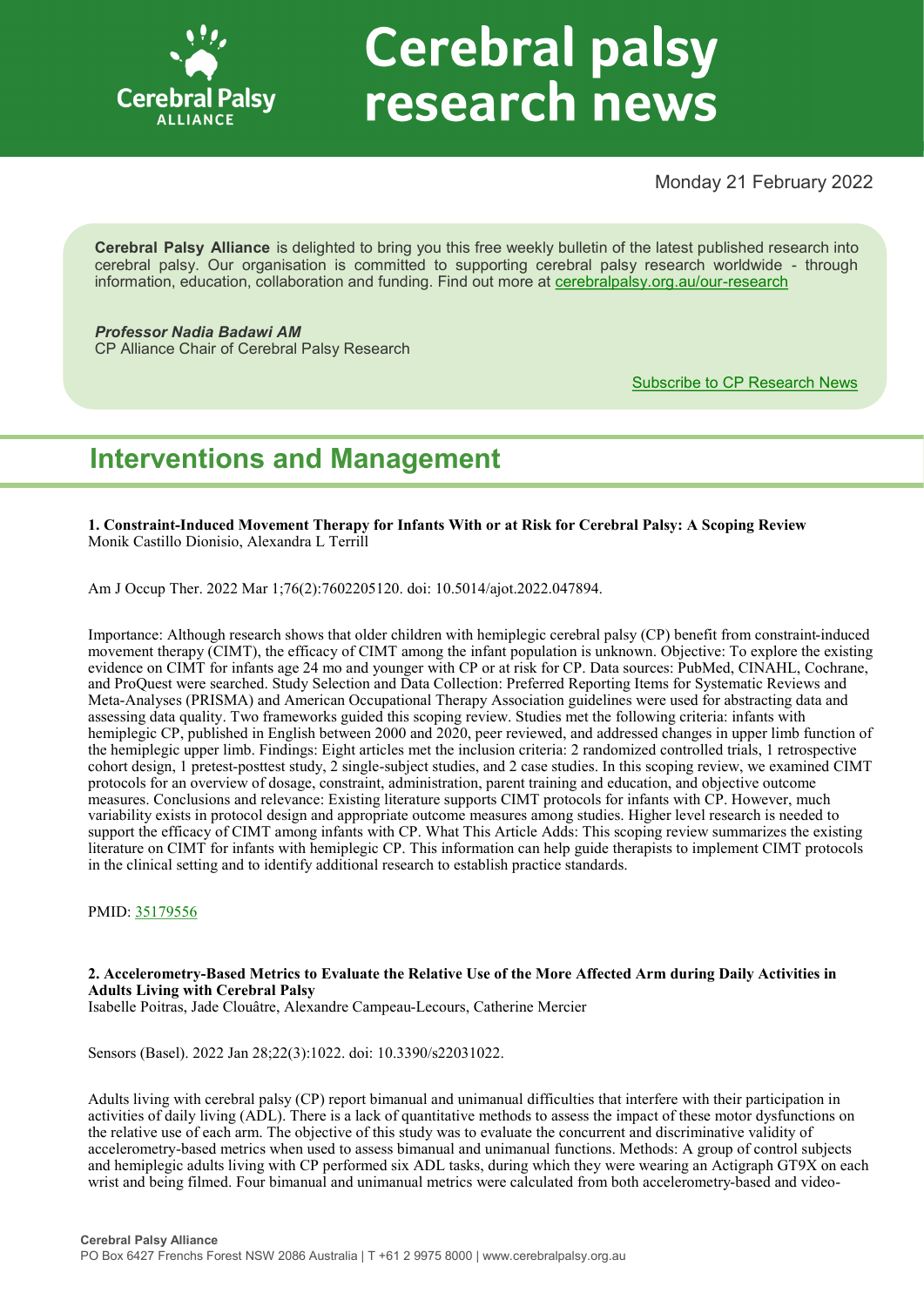based data; these metrics were then compared to one other with an intraclass correlation coefficient (ICC). Some of these metrics were previously validated in other clinical population, while others were novel. The discriminative validity was assessed through comparisons between groups and between tasks. Results: The concurrent validity was considered as good to excellent (ICC =  $0.61-0.97$ ) depending on the experience of the raters. The tasks made it possible to discriminate between groups. Conclusion: The proposed accelerometry-based metrics are a promising tool to evaluate bimanual and unimanual functions in adults living with CP.

#### PMID: [35161767](https://pubmed.ncbi.nlm.nih.gov/35161767)

#### **3. Dorsal rhizotomy in cerebral palsy: how root sectioning is influenced by intraoperative neuromonitoring** A Joud, M Sindou, I Stella, A Wiedemann, O Klein

Neurochirurgie. 2022 Feb 9;S0028-3770(22)00037-6. doi: 10.1016/j.neuchi.2022.01.009. Online ahead of print.

Introduction and objective: Dorsal rhizotomy is a controversial procedure for treating spasticity in children with cerebral palsy, particularly regarding the influence of intraoperative neuromonitoring (ION). The objective of this study was to evaluate the influence of ION in adjusting root sectioning compared the preoperative program established by the multidisciplinary team. Material and methods: Twenty-four consecutive children with spastic diplegia or quadriplegia, operated on between 2017 and 2020 in the University Hospital of Nancy, France, were studied. All underwent the same procedure: Keyhole Intralaminar Dorsal rhizotomy (KIDr) with enlarged multilevel interlaminar openings to access all roots from L2 to S2. The Ventral Root (VR) was stimulated to map radicular myotomes, and the Dorsal Root (DR) to test excitability of the segmental circuitry. Muscle responses were observed independently by the physiotherapist and by EMG-recordings. The study compared final root sectioning per radicular level and per side after ION versus the preoperative program determined by the multidisciplinary team. Results: ION resulted in significant differences in final percentage root sectioning ( $p<0.05$ ), with a decrease for L2 and L3 and an increase for L5. ION modified the symmetry of sectioning, with 32% instead of 5% in preoperative program. Only 5 children showed change in GMFC score 6 months after surgery. Conclusion: The use of ION during dorsal rhizotomy led to important modifications of root sectioning during surgery, which justifies individual control of each root, level by level and side by side, to optimize the therapeutic effect.

PMID: [35150726](https://pubmed.ncbi.nlm.nih.gov/35150726)

#### **4. Use of Vancomycin Powder in Spinal Deformity Surgery in Cerebral Palsy Patients is Associated With Proteus Surgical Site Infections**

Jerry Y Du, Anne M Dumaine, Walter Klyce, Firoz Miyanji, Paul D Sponseller, Michael P Glotzbecker, Harms Study Group

J Pediatr Orthop. 2022 Feb 14. doi: 10.1097/BPO.0000000000002079. Online ahead of print.

Purpose: Surgical site infection (SSI) rates in pediatric spinal deformity surgery for cerebral palsy (CP) patients are higher than that in idiopathic scoliosis. The use of vancomycin powder is associated with decreased risk of SSI in neuromuscular patients. Prior studies in adult and pediatric early-onset scoliosis patients have shown that vancomycin powder alters microbacterial profile in patients that develop SSI. However, the effects of topical vancomycin powder on microbiology in spinal deformity surgery for CP patients has not been studied. Methods: An international multicenter database of CP neuromuscular scoliosis patients was used in this retrospective cohort study. All patients that underwent posterior spinal instrumented fusion for CP neuromuscular scoliosis from 2008 to 2019 were queried, and 50 cases complicated by postoperative SSI were identified. Intraoperative antibiotic details were documented in 49 cases (98.0%). Microbiology details were documented in 45 cases (91.8%). Microbiology for patients that received topical vancomycin powder were compared with patients that did not. A multivariate regression model was used to control for potential confounders. Results: There were 45 patients included in this study. There were 27 males (60.0%) and 18 females (40.0%). Mean age at surgery was  $14.8\pm 2.4$  years. There were 24 patients that received topical vancomycin powder (53.3%). The mean time from index surgery to SSI was 4.3±11.3 months.On univariate analysis of microbiology cultures by vancomycin powder cohort, there were no significant differences in culture types. Proteus spp. trended on significance with association with vancomycin powder use (P=0.078). When controlling for potential confounders on multivariate analysis, intraoperative topical vancomycin powder was associated with increased risk for proteus infection (adjusted odds ratio: 262.900, 95% confidence interval: 1.806-38,267.121, P=0.028). Discussion: In CP patients undergoing pediatric spinal deformity surgery, the use of vancomycin powder was independently associated with increased risk for proteus infections. Further study into antibiotic regimens for spinal deformity surgery in the CP population should be performed. Level of evidence: Level III-retrospective cohort study.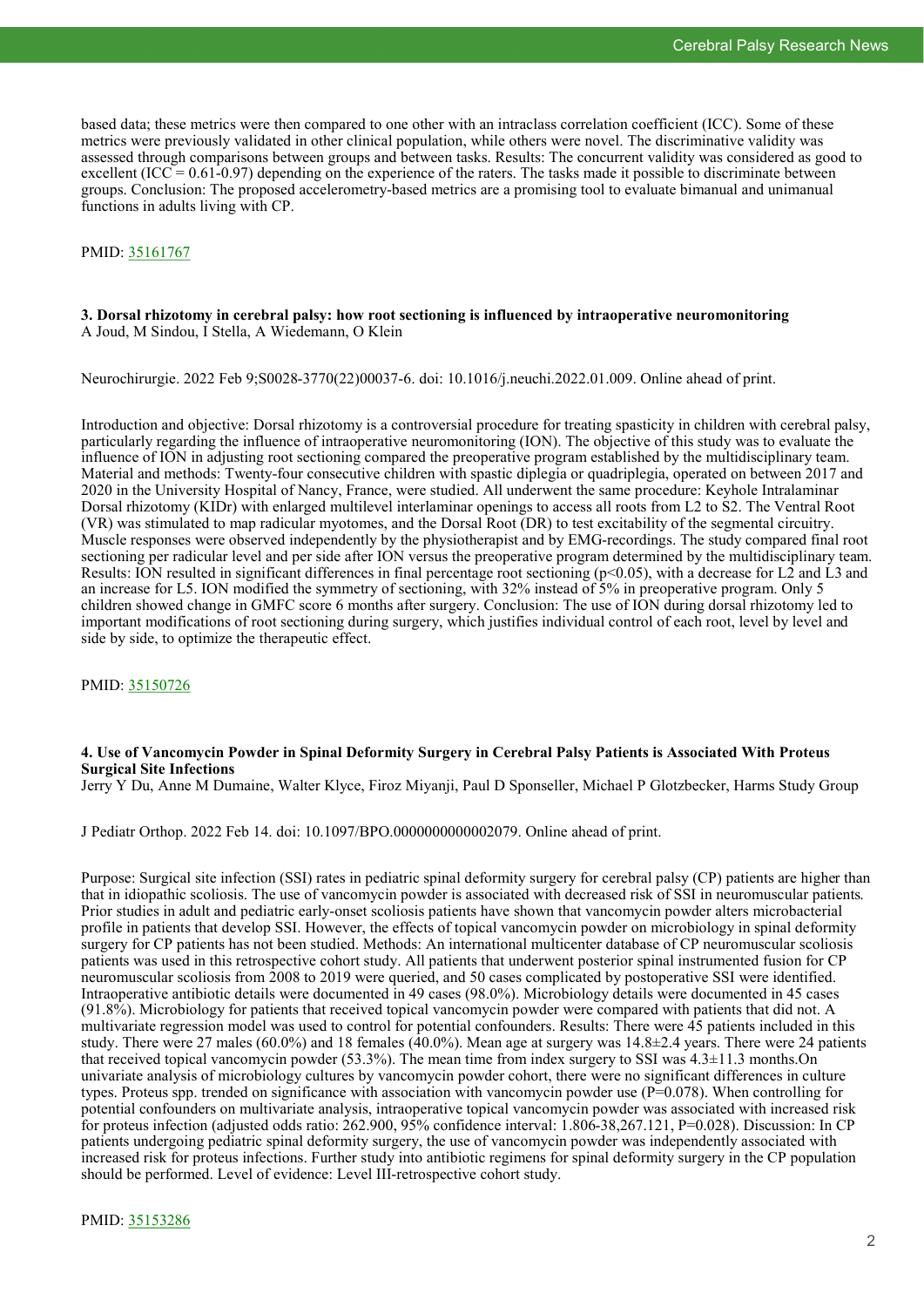**5. Blade plate versus locking plate fixation of proximal femoral varus osteotomy in children with cerebral palsy** Afolayan K Oladeji, Jason Cummings, Arya Minaie, Andrew J Landau, Joe Eric Gordon, Pooya Hosseinzadeh

J Pediatr Orthop B. 2022 Feb 14. doi: 10.1097/BPB.0000000000000962. Online ahead of print.

Objective: The hip is commonly affected in children with cerebral palsy (CP), requiring proximal femoral varus derotational osteotomies. Novel locking plates afford a popular alternative to traditional blade plates. The purpose of this study was to compare the effectiveness of blade plate versus locking plate fixation in children with CP undergoing proximal femoral osteotomy. Methods: We conducted a retrospective review of patients who underwent proximal femoral osteotomy over an 8 year period. Incidence of healing, failure of the procedure, and loss of varus correction were compared between the two groups (blade plate vs. locking plate). Independent samples t-tests and Chi-square analysis were employed to compare differences between continuous and categorical variables, respectively. Results: A total of 268 hips [137 right (51.1%)] met inclusion criteria. Ninety-eight hips  $(36.6\%)$  were fixed with blade plates [170  $(63.4\%)$  locking plates]. Although those in the blade plate cohort were more likely to achieve complete radiographic healing by 6 weeks postoperatively  $(41.09\%$  vs.  $18.84\%$ ;  $P < 0.050$ ), there was no significant difference ( $P > 0.050$ ) between the two groups for healing at 3, 6, and 12 months ( $P > 0.050$ ). There was no significant difference between the two cohorts regarding the number of patients experiencing migration percentage at least 50% at 6 (3.06% vs. 3.53%) and 12 (3.06% vs. 5.88%) months (P > 0.050) or in those undergoing revision surgery at 12  $(5.33\% \text{ vs. } 1.18\%)$  and 24 (2.04% vs. 1.76%) months (P > 0.050). Conclusion: The findings of this retrospective study show similar outcomes between blade plate and proximal femoral locking plates in proximal femoral varus osteotomy in children with CP.

PMID: [35170574](https://pubmed.ncbi.nlm.nih.gov/35170574)

#### **6. Clinicians' Experiences of Instrumented Gait Analysis in Management of Patients with Cerebral Palsy: A Qualitative Study**

Anna Hebda-Boon, Bairu Zhang, Augustine Amankwah, Adam P Shortland, Dylan Morrissey

Phys Occup Ther Pediatr. 2022 Feb 15;1-13. doi: 10.1080/01942638.2022.2037808. Online ahead of print.

Aim: To identify the interaction of instrumented gait analysis (IGA) training, expertise, and application in gait-related management of cerebral palsy. Methods: Semi-structured interviews with 20 purposively sampled clinicians with varying professional backgrounds, expertise, and training, analyzed using the framework method. Results: Fifteen sub-themes were identified within three domains: training, equipment/outputs, and roles/reasons under the core theme IGA practice. Findings were illustrated using the Experience/Equipment/Roles/Training (Exp-ERT) Framework which identifies four user categories based on influencing factors, beset by barriers, with experience reported as a common enabling factor. Clinicians who encountered barriers in one of the domains were categorized as either "frustrated" or "hesitant" users. Those who were no longer using IGA for clinical decisions were designated "confident non-users". Finally, the 'confident experts' reported the required level of training and access to interpret IGA outputs for clinical decision-making. Expertise gained at any level of clinical practice was shown to initiate advancement within domains. Conclusions: Clinicians encounter a multitude of barriers to IGA practice that can result in failure to progress or impact on clinical decision-making. The Exp-ERT Framework emerges strongly from the data and could serve as an evaluation tool to diagnose barriers to confident expertise and support IGA-related professional development planning.

#### PMID: [35168473](https://pubmed.ncbi.nlm.nih.gov/35168473)

**7. Prediction of Communication Impairment in Children With Bilateral Cerebral Palsy Using Multivariate Lesion- and Connectome-Based Approaches: Protocol for a Multicenter Prospective Cohort Study** Jie Hu, Jingjing Zhang, Yanli Yang, Ting Liang, Tingting Huang, Cheng He, Fuqin Wang, Heng Liu, Tijiang Zhang

Front Hum Neurosci. 2022 Jan 31;16:788037. doi: 10.3389/fnhum.2022.788037. eCollection 2022.

Background: Bilateral cerebral palsy (BCP) is the most common type of CP in children and is often accompanied by different degrees of communication impairment. Several studies have attempted to identify children at high risk for communication impairment. However, most prediction factors are qualitative and subjective and may be influenced by rater bias.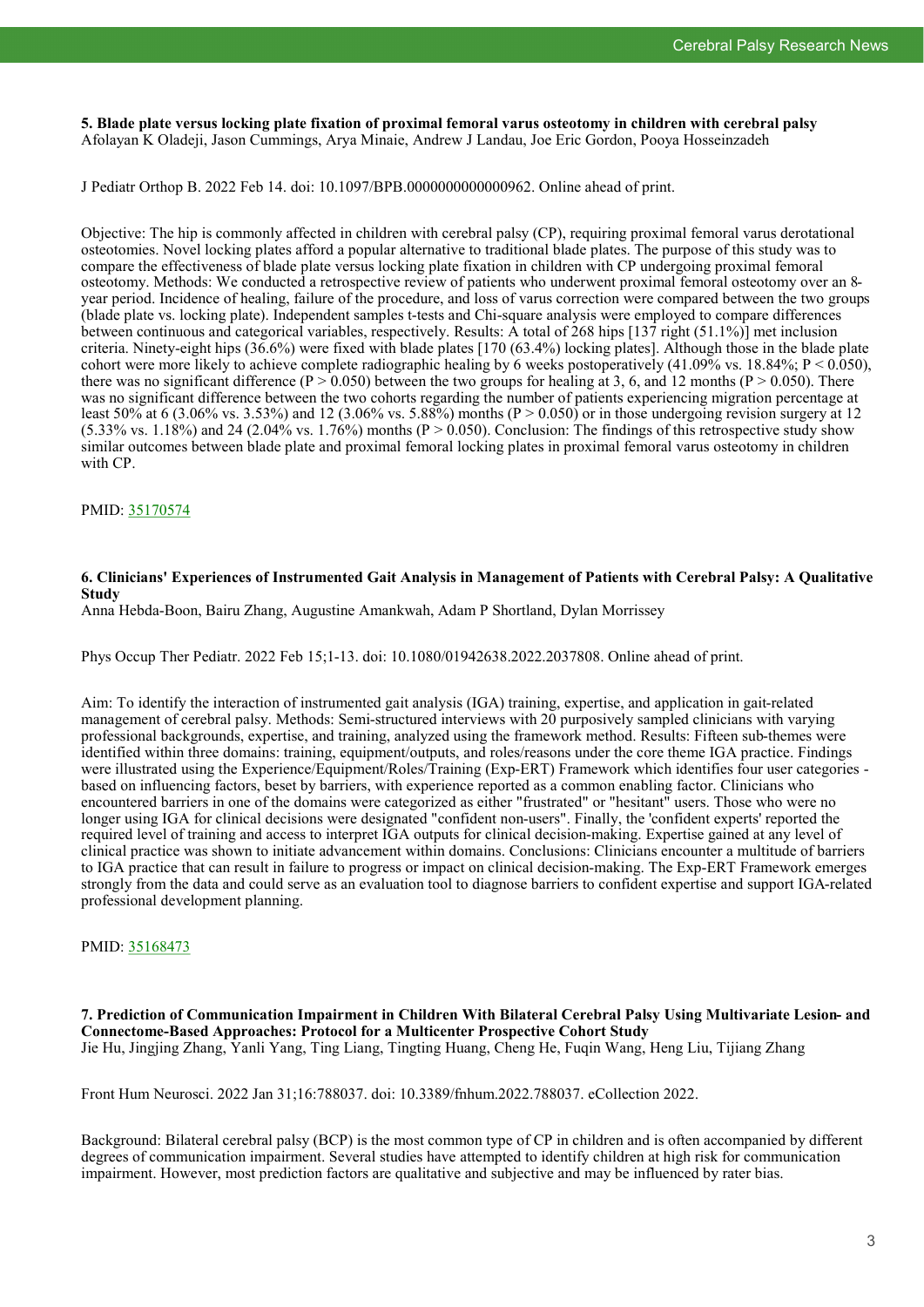Individualized objective diagnostic and/or prediction methods are still lacking, and an effective method is urgently needed to guide clinical diagnosis and treatment. The aim of this study is to develop and validate an objective, individual-based model for the prediction of communication impairment in children with BCP by the time they enter school. Methods: A multicenter prospective cohort study will be conducted in four Chinese hospitals. A total of 178 children with BCP will undergo advanced brain magnetic resonance imaging (MRI) at baseline (corrected age, before the age of 2 years). At school entry, communication performance will be assessed by a communication function classification system (CFCS). Three-quarters of children with BCP will be allocated as a training cohort, whereas the remaining children will be allocated as a test cohort. Multivariate lesion- and connectome-based approaches, which have shown good predictive ability of language performance in stroke patients, will be applied to extract features from MR images for each child with BCP. Multiple machine learning models using extracted features to predict communication impairment for each child with BCP will be constructed using data from the training cohort and externally validated using data from the test cohort. Prediction accuracy across models in the test cohort will be statistically compared. Discussion: The findings of the study may lead to the development of several translational tools that can individually predict communication impairment in children newly diagnosed with BCP to ensure that these children receive early, targeted therapeutic intervention before they begin school. Trial registration: The study has been registered with the Chinese Clinical Trial Registry (ChiCTR2100049497).

PMID: [35173593](https://pubmed.ncbi.nlm.nih.gov/35173593)

#### **8. The Effects of Combining High-Top Shoes with Twister Wrap Orthoses on Balance Parameters of Children with Spastic Diplegic Cerebral Palsy**

Mehrdad Davoudi, Mobina Khosravi Farsani, Taher Babaee, Hamideh Ranjbar, Seyyed Mohammadreza Shokouhyan, Alireza Ghaznavi, Mehdi Rezaei

J Biomed Phys Eng. 2022 Feb 1;12(1):91-100. doi: 10.31661/jbpe.v0i0.2106-1358. eCollection 2022 Feb.

Background: Cerebral palsy (CP) is a non-progressive encephalopathy before, during, or after childbirth with almost the most common type, i.e. spastic diplegic, leading to a frequent walking problem, In-toeing. Orthoses can reduce the consequences of CP. Objective: This study aimed to evaluate the effect of combining twister wrap orthoses (TWO) with high-top shoes on the balance parameters of children with spastic diplegic CP. Material and methods: In this quasi-experimental study, twenty children (aged  $6.8 \pm 0.5$  years) with spastic diplegic CP with in-toeing gait participated. The tests were conducted in three conditions: 1) in bare-foot, 2) with high-top shoes, and 3) with high-top shoes plus TWO and the orthoses effects on balance parameters were compared. Results: High-top shoes positively decreased center of pressure (COP) sway in the anteriorposterior (AP) direction. Both high-top shoes and high-top shoes with TWO conditions compared to bare-foot conditions significantly improved standing balance by decreasing the ellipse area. Pairwise, wearing TWO and high-top shoes significantly reduced the COP sway in the medial-lateral (ML) and AP directions with a significant difference between using the combined orthoses and the shoe without TWO in ML of COP displacement. Conclusion: High-top shoes alone and the combination of high-top shoes with TWO conditions may enhance the stability of children with spastic diplegia more than barefoot. Although the use of combined orthoses induced significant improvement in the ML direction of COP displacement.

PMID: [35155297](https://pubmed.ncbi.nlm.nih.gov/35155297)

#### **9. Game-Based Dual-Task Exercise Program for Children with Cerebral Palsy: Blending Balance, Visuomotor and Cognitive Training: Feasibility Randomized Control Trial**

Tony Szturm, Sanjay Tejraj Parmar, Kavisha Mehta, Deepthi R Shetty, Anuprita Kanitkar, Rasit Eskicioglu, Neha Gaonkar

Randomized Controlled Trial Sensors (Basel). 2022 Jan 19;22(3):761. doi: 10.3390/s22030761.

The objective of this exploratory randomized controlled trial (RCT) was to provide evidence for the feasibility and therapeutic value of a novel game-based dual-task balance exercise program in children with cerebral palsy (CP). Twenty children with CP were recruited and randomized into two groups: (a) the conventional balance training group (CG) and (b) the experimental group (XG), which received a game-based dual-task (DT) balance exercise program. Both groups received their respective therapy programs for 12 weeks at a frequency of three sessions per week. Semi-structured interviews with the parents and children and qualitative analysis were conducted to evaluate the children's experiences with the game-based exercise program. The quantitative analysis included (a) the Pediatric Balance Scale (PBS), (b) Gross Motor Function Measure-88 (GMFM-88), and (c) computerized measures of standing balance performance during various dual-task conditions. Compliance was 100% for all 20 participants. Four themes captured the range of each participant's experiences and opinions: (a) reasons for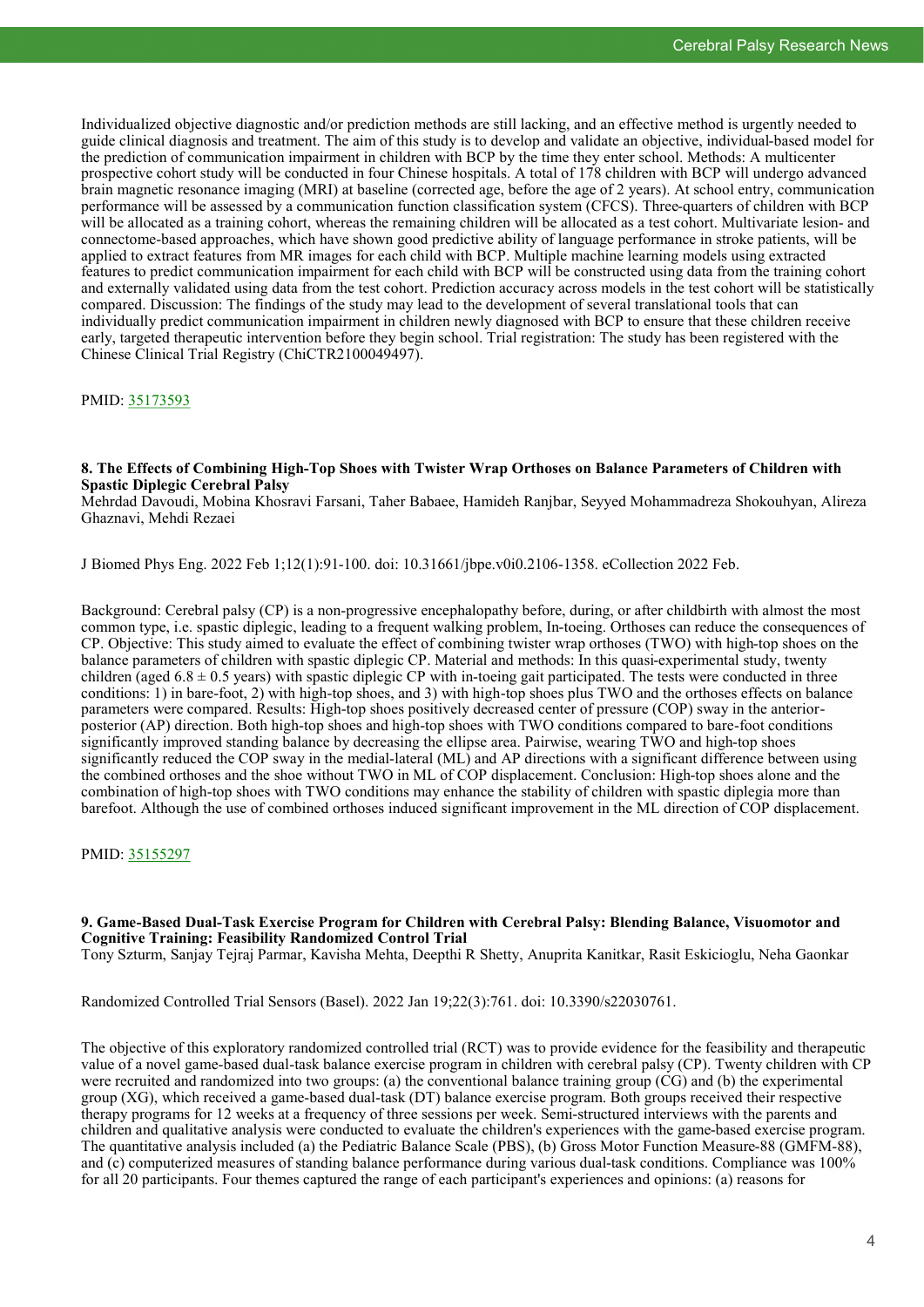participation, (b) likes and dislikes with the technologies, (c) positive effects of the program, and (d) future expectations. Children in the XG demonstrated greater improvements in PBS, GMFM, and DT balance measures as compared to children in the CG. The findings demonstrate feasible trial procedures and acceptable DT-oriented training with a high compliance rate and positive outcomes. These findings support further research and development and progression to the next phase of a fullscale RCT to evaluate the clinical effectiveness of the game-based DT balance exercise program for children with CP.

#### PMID: [35161508](https://pubmed.ncbi.nlm.nih.gov/35161508)

#### **10. Gaming Technology for Pediatric Neurorehabilitation: A Systematic Review** Marco Iosa, Cristiano Maria Verrelli, Amalia Egle Gentile, Martino Ruggieri, Agata Polizzi

Review Front Pediatr. 2022 Jan 28;10:775356. doi: 10.3389/fped.2022.775356. eCollection 2022.

Introduction: The emergence of gaming technologies, such as videogames and virtual reality, provides a wide variety of possibilities in intensively and enjoyably performing rehabilitation for children with neurological disorders. Solid evidencebased results are however required to promote the use of different gaming technologies in pediatric neurorehabilitation, while simultaneously exploring new related directions concerning neuro-monitoring and rehabilitation in familiar settings. Aim of the study and methods: In order to analyze the state of the art regarding the available gaming technologies for pediatric neurorehabilitation, Scopus and Pubmed Databases have been searched by following: PRISMA statements, PICOs classification, and PEDro scoring. Results: 43 studies have been collected and classified as follows: 11 feasibility studies; six studies proposing home-system solutions; nine studies presenting gamified robotic devices; nine longitudinal intervention trials; and eight reviews. Most of them rely on feasibility or pilot trials characterized by small sample sizes and short durations; different methodologies, outcome assessments and terminologies are involved; the explored spectrum of neurological conditions turns out to be scanty, mainly including the most common and wider debilitating groups of conditions in pediatric neurology: cerebral palsy, brain injuries and autism. Conclusion: Even though it highlights reduced possibilities of drawing evidence-based conclusions due to the above outlined biases, this systematic review raises awareness among pediatricians and other health professionals about gaming technologies. Such a review also points out a definite need of rigorous studies that clearly refer to the underlying neuroscientific principles.

PMID: [35155305](https://pubmed.ncbi.nlm.nih.gov/35155305)

#### **11. The diagnostic levels of evidence of instrumented devices for measuring viscoelastic joint properties and spasticity; a systematic review**

Levinia Lara van der Velden, Maaike Anna Catharina de Koff, Gerard Maria Ribbers, Ruud Willem Selles

Review J Neuroeng Rehabil. 2022 Feb 11;19(1):16. doi: 10.1186/s12984-022-00996-7.

Background: Many diagnostic robotic devices have been developed to quantify viscoelastic properties and spasticity of patients with upper motor neuron lesions. However, in clinical practice, subjective and nonvalid clinical scales are still commonly used. To understand the limited use of diagnostic robotic devices assessing viscoelastic joint properties and spasticity in clinical practice, we evaluate the diagnostic level of evidence of studies on these devices. Method: A systematic literature review was performed using multiple databases. Two of the authors independently screened all articles. Studies investigating human subjects diagnosed with stroke or cerebral palsy, measured with a mechanical device to assess viscoelastic joint properties and/ or spasticity of an extremity. All articles were assigned a diagnostic level of evidence, which was established with a classification strategy based on the number of participants and the design of the study, from a Level 0 (less than 10 subjects) to a Level IV, reporting the long-term clinical consequences in daily care. Results: Fifty-nine articles were included. Most studies measured the upper limb (64%) in stroke patients (81%). The highest level of evidence found was Level IIa (53%); these studies correlated the test values of the robotic device with a clinical test or within subgroups. Level 0 (30%) and Level I (17%; determining the range of values of the robotic test) were also common. None of the studies tested their device for diagnostic accuracy (Level III), clinical added value (Level IV). Conclusion: The diagnostic evidence needed for implementing robotic devices in clinical practice is lacking. Our findings indicate that more effort should be invested in studying diagnostic accuracy (Level III) or added value for clinical care (Level IV); only these studies can provide clinicians with evidence that robotic devices have added value above the currently-used clinical scales.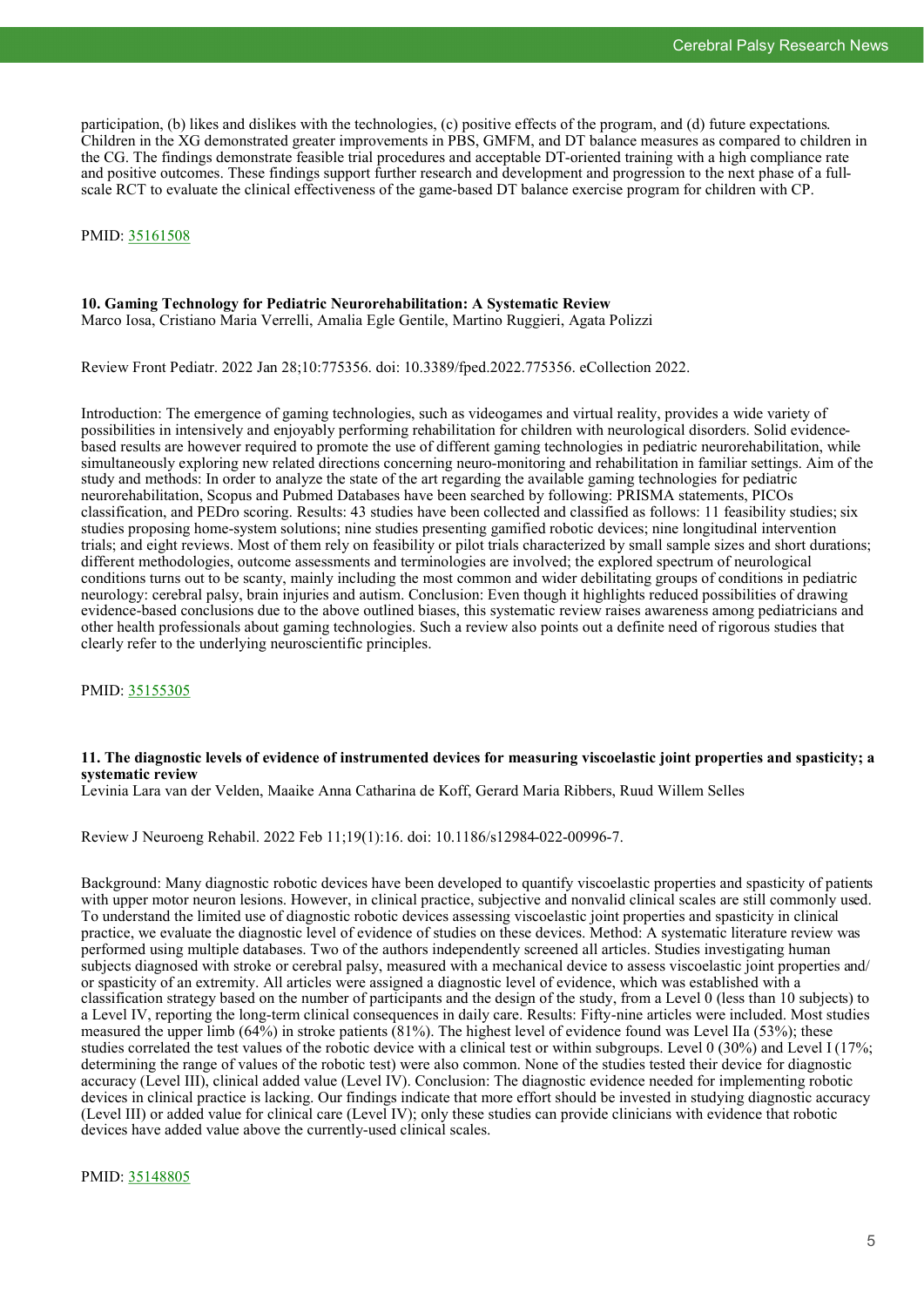#### **12. The long-term burden of congenital cytomegalovirus: Hospitalisation and mortality in a population-based matched cohort study**

Hayley Smithers-Sheedy, Gulam Khandaker, Camille Raynes-Greenow, Lloyd Flack, Philip N Britton, Sarah McIntyre, Nadia Badawi, David Burgner, Claire Galea, Cheryl A Jones

Eur J Paediatr Neurol. 2022 Feb 6;37:82-86. doi: 10.1016/j.ejpn.2022.01.019. Online ahead of print.

Aim: Congenital cytomegalovirus (cCMV) infection can result in considerable morbidity and mortality. However, the impact of cCMV on health system utilisation beyond infancy is poorly defined. Here we sought to describe the burden of cCMV health service use and mortality using linked population-based datasets. Methods: The design was a matched cohort study using record-linked administrative datasets. Participants included all children aged 0-15 years identified through the New South Wales (NSW), Australia, Admitted Patient Data Collection who were hospitalised with an admission code for cCMV infection between 2001 and 2011. Participants were then matched by age, sex and birth postcode quintile using Socio-Economic Indexes for Area, to children randomly selected from the NSW Perinatal Data Collection, excluding those with central nervous system infections or cerebral palsy. We calculated rate ratios (RR) for hospital admissions adjusted for preterm birth, the median length of stay, cost weights of admission and odds ratio (OR) for deaths. Results: There were 130 children with cCMV matched to 2672 children. Neonates (aged <1 month) with cCMV had twice the rate of admissions (RR 2.4 95%CI 2.0, 2.8) and children aged  $\geq$  5yr to  $\leq$  15yrs with cCMV almost eight times the rate of admissions (RR 7.8 95%CI 5.1, 11.5). Children with cCMV had significantly higher cost weights of admissions and an increased risk of mortality (OR 18.4 95%CI 7.8, 43.6). Conclusion: Throughout childhood, children with cCMV had higher rates of hospital admissions, higher admission cost weights and an increased risk of mortality compared with matched peers without cCMV.

#### PMID: [35151079](https://pubmed.ncbi.nlm.nih.gov/35151079)

## **13. Adverse motor outcome after paediatric ischaemic stroke: A nationwide cohort study**

Katarina Svensson, Anna Walås, Jenny Bolk, Peter Bang, Heléne E K Sundelin

Paediatr Perinat Epidemiol. 2022 Feb 16. doi: 10.1111/ppe.12869. Online ahead of print.

Background: Various frequencies of adverse motor outcomes (cerebral palsy and hemiplegia) after paediatric ischaemic stroke have been reported. Few reports on the risks of adverse motor outcomes in nationwide cohorts and contributing risk factors are available. Objectives: To assess risk of adverse motor outcome and potential risk factors thereof after paediatric ischaemic stroke in a nationwide cohort. Methods: This nationwide matched cohort study identified 877 children <18 years of age diagnosed with ischaemic stroke through the Swedish national health registers from 1997 to 2016. These children, exposed to ischaemic stroke, alive 1 week after stroke, were matched for age, sex and county of residence with 10 unexposed children. Using Cox regression, we estimated the risk of adverse motor outcomes in children with stroke compared to that in unexposed children. Logistic regression was applied to compare the characteristics of children with and without adverse motor outcomes after stroke. Results: Out of the 877 children with ischaemic stroke, 280 (31.9%) suffered adverse motor outcomes compared with 21 (0.2%) of the 8770 unexposed: adjusted hazard ratio (aHR) 167.78 (95% confidence interval (CI) 107.58, 261.66). There were no differences between risk estimates of adverse motor outcome according to age at stroke: perinatal stroke (aHR 124.11, 95% CI 30.45, 505.84) and childhood stroke (aHR 182.37, 95% CI 113.65, 292.64). An association between adverse motor outcome and childhood stroke aOR 1.56 (95% CI 1.05, 2.31) was found when analysing only children with ischaemic stroke. No associations were found between adverse motor outcome and sex, gestational age or parental age at birth. Conclusions: The risk of adverse motor outcome is substantial after paediatric ischaemic stroke, especially childhood stroke, confirming results of previous smaller studies. This study found no associations between sex, gestational age or parental age and adverse motor outcome after paediatric ischaemic stroke.

#### PMID: [35172018](https://pubmed.ncbi.nlm.nih.gov/35172018)

#### **14. Racial-ethnic inequities in age at death among adults with/without intellectual and developmental disability in the United States** Scott D Landes, Janet M Wilmoth, Katherine E McDonald, Alyssa N Smith

Prev Med. 2022 Feb 9;156:106985. doi: 10.1016/j.ypmed.2022.106985. Online ahead of print.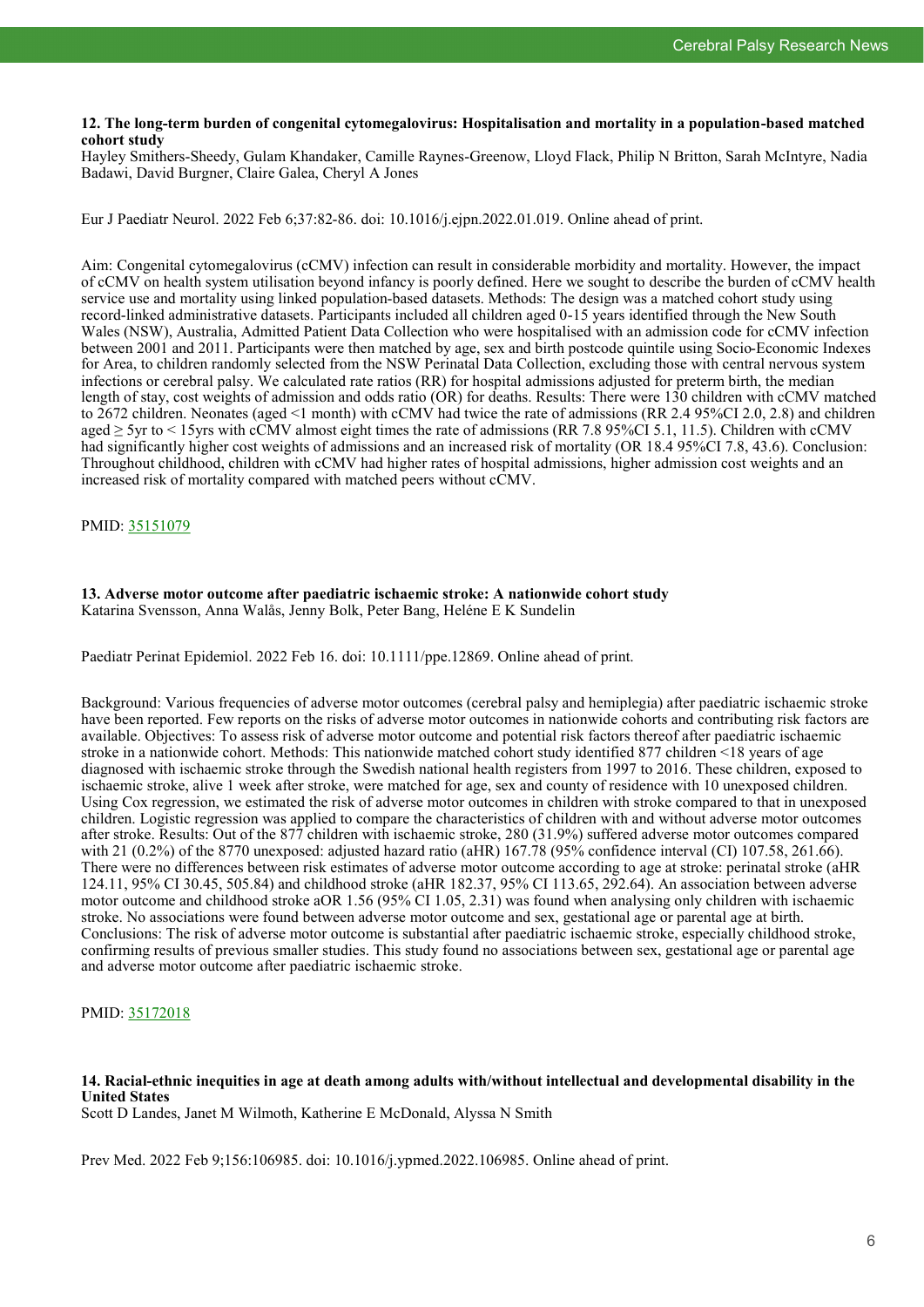To identify potential differences in racial-ethnic inequities in mortality between adults with/without intellectual and developmental disability, we compared patterns in age at death by race-ethnic status among adults who did/did not have intellectual and developmental disability reported on their death certificate in the United States. Data were from the 2005-2017 U.S. Multiple Cause-of-Death Mortality files. Average age at death by racial-ethnic status was compared between adults, age 18 and older, with/without different types of intellectual and developmental disability reported on their death certificate ( $N =$ 32,760,741). A multiple descent pattern was observed among adults without intellectual or developmental disability, with age at death highest among Whites, followed by Asians, Hispanics and Blacks, then American Indians. In contrast, a bifurcated pattern was observed among adults with intellectual disability, with age at death highest among Whites, but lower and similar among all racial-ethnic minority groups. The severity of racial-ethnic inequities in age at death was most pronounced among adults with cerebral palsy. Policy makers and public health experts should be aware that racial-ethnic inequities are different for adults with intellectual and developmental disability - all minorities with intellectual and developmental disability are at greater risk of premature death than their White counterparts.

PMID: [35150747](https://pubmed.ncbi.nlm.nih.gov/35150747)

**15. 'There is family tension, but they understand…': familial and sibling relationships following the diagnosis of cerebral palsy in children in Ghana**

Joslin Alexei Dogbe, Joana D A Kyeremateng, Maxwell Peprah Opoku, William Nketsia, Charles Hammond

Int J Dev Disabil. 2019 Feb 10;68(1):35-46. doi: 10.1080/20473869.2019.1573572. eCollection 2022.

The challenges faced by parents raising children with cerebral palsy (CP) have been well explored in the literature. However, little attention has been paid to the experiences of parents raising children with CP in low-income countries, such as Ghana. Objective: Therefore, the objective of this study was to explore parents' experiences of raising children with CP, specifically focusing on the relationships between spouses and between children with CP and their typically developing siblings. Method: Qualitative semi-structured interviews were conducted with 40 parents, who were purposively selected from the largest tertiary hospital in Ghana. Results: The results revealed that typically developing children accept their siblings with CP as their equals and even take up domestic responsibilities to lessen the burden on their parents. However, the parents reported experiencing marital and extended family conflict, financial burden and negative attitudes from spouses, resulting in family tensions. Conclusion: The implications of these findings for policy-making have also been discussed.

PMID: [35173962](https://pubmed.ncbi.nlm.nih.gov/35173962)

**16. Altered gene expression levels of genes related to muscle function in adults with cerebral palsy** Jessica Pingel, Jasper Vandenrijt, Marie-Louise Kampmann, Jeppe Dyrberg Andersen

Tissue Cell. 2022 Jan 29;76:101744. doi: 10.1016/j.tice.2022.101744. Online ahead of print.

Cerebral palsy (CP) is the most common cause of movement disorders in children. Next generation sequencing (NGS) studies have previously shown that expression levels are fundamentally different in children with CP compared to typically developing (TD). However, given that children are in full development, we might expect gene expression levels to change once maturity is reached. Therefore, the main purpose of this study was to investigate gene expression levels of 93 target genes in adults with CP using NGS on muscle biopsies of the gastrocnemius, taken from 22 participants ( $n = 12$  adults with CP;  $n = 10$  TD adults). Subsequently, we carried out NGS of the mitochondrial genome to identify mtDNA variants, and additionally we studied the mitochondrial content using transmission electron microscopy images of the gastrocnemius muscle. Finally, we compared systemic ion levels between TD adults and adults with CP. Differential gene expression levels were found in genes involved in muscle contraction (MYH1 and MYBPC2), mitochondrial function kATP5J, CYCS and NDUFB6), calcium handling (CAMK2B and ATP2A), metabolism (LPL), muscle signaling (MYC, CREB1, ACVR2B, LMNA and TRIM54), and ECM (TNC). There was no statistical significant difference between CP and TD for mtDNA variant frequencies and mitochondrial content. The ion levels of Ca2+,  $\overline{Na}$ + and K+ were statistically significantly reduced while the Cl- levels were significant increased in adults with CP compared to TD adults. These results highlight that most transcriptional differences are related to muscle function in adults with CP and that mitochondrial function might be altered but not mitochondrial content.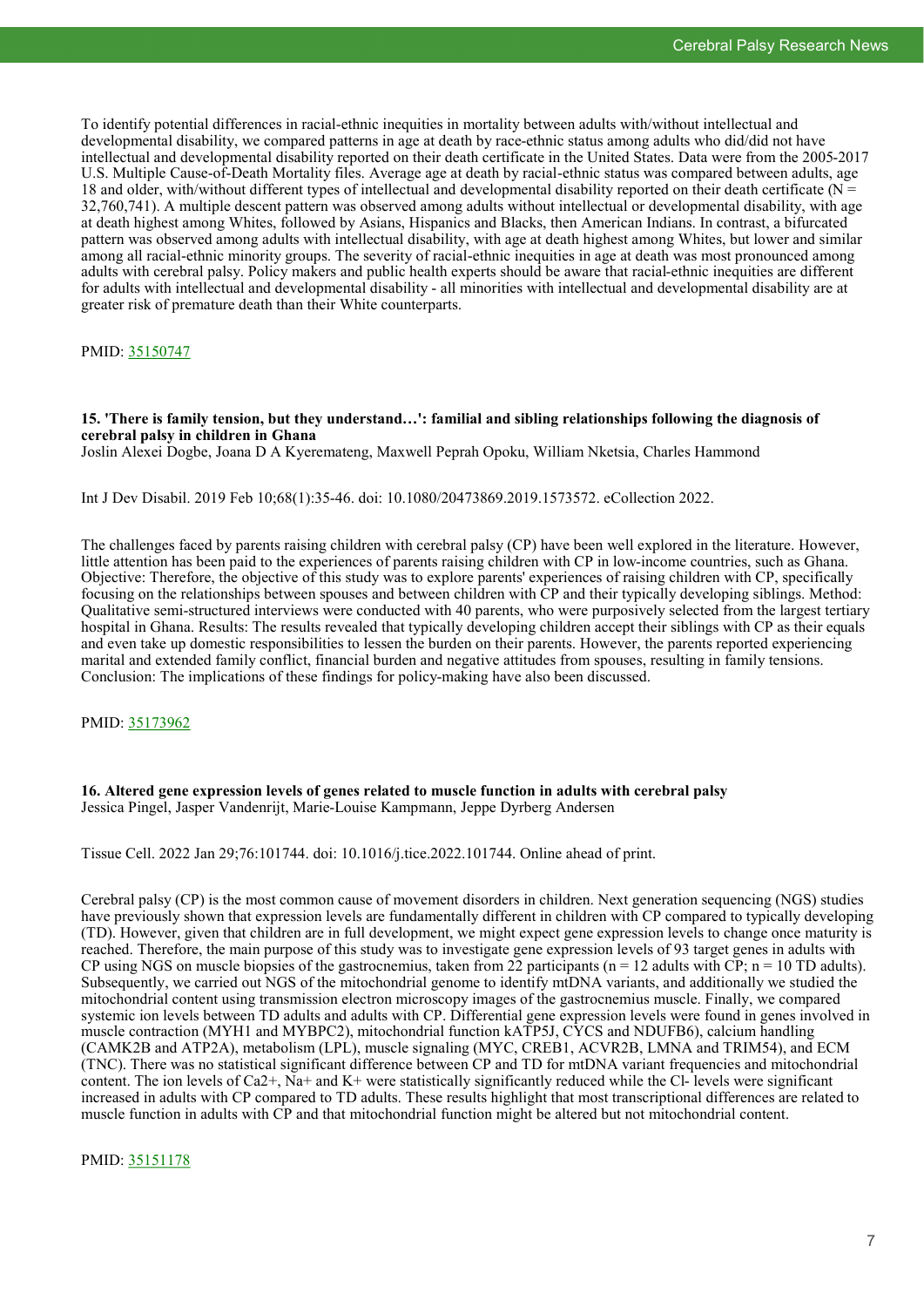**17. Accounting for arterial and capillary blood gases for calculation of cerebral blood flow in preterm infants** Silke Brodkorb, Irina Sidorenko, Varvara Turova, Esther Rieger-Fackeldey, Ursula Felderhoff-Müser, Andrey Kovtanyuk, Renée Lampe

Eur J Pediatr. 2022 Feb 12. doi: 10.1007/s00431-022-04392-0. Online ahead of print.

One of the most feared neurological complications of premature birth is intraventricular hemorrhage, frequently triggered by fluctuations in cerebral blood flow (CBF). Although several techniques for CBF measurement have been developed, they are not part of clinical routine in neonatal intensive care. A promising tool for monitoring of CBF is its numerical assessment using standard clinical parameters such as mean arterial pressure, carbon dioxide partial pressure (pCO2) and oxygen partial pressure (pO2). A standard blood gas analysis is performed on arterial blood. In neonates, capillary blood is widely used for analysis of blood gas parameters. The purpose of this study was the assessment of differences between arterial and capillary analysis of blood gases and adjustment of the mathematical model for CBF calculation to capillary values. The statistical analysis of pCO2 and pO2 values collected from 254 preterm infants with a gestational age of 23-30 weeks revealed no significant differences between arterial and capillary pCO2 and significantly lower values for capillary pO2. The estimated mean differences between arterial and capillary pO2 of 15.15 mmHg (2.02 kPa) resulted in a significantly higher CBF calculated for capillary pO2 compared to CBF calculated for arterial pO2. Two methods for correction of capillary pO2 were proposed and compared, one based on the mean difference and another one based on a regression model.Conclusion: Capillary blood gas analysis with correction for pO2 as proposed in the present work is an acceptable alternative to arterial sampling for the assessment of CBF. What is Known: • Arterial blood analysis is the gold standard in clinical practice. However, capillary blood is widely used for estimating blood gas parameters. • There is no significant difference between the arterial and capillary pCO2 values, but the capillary pO2 differs significantly from the arterial one. What is New: • The lower capillary pO2 values yield significantly higher values of calculated CBF compared to CBF computed from arterial pO2 measurements. • Two correction methods for the adjustment of capillary pO2 to arterial pO2 that made the difference in the calculated CBF insignificant have been proposed.

PMID: [35150310](https://pubmed.ncbi.nlm.nih.gov/35150310)

**18. Cord Blood Proteomic Biomarkers for Predicting Adverse Neurodevelopmental Outcomes in Monoamniotic Twins** Young Mi Jung, Seung Mi Lee, Sohee Oh, Hyun-Suk Shin, Chan-Wook Park, Joong Shin Park, Dohyun Han, Jong Kwan Jun

Reprod Sci. 2022 Feb 14. doi: 10.1007/s43032-021-00825-7. Online ahead of print.

Monoamniotic twins have a high risk of mortality and perinatal morbidity due to cord entanglement and vascular anastomosis. Despite efforts to reduce the mortality rate through intensive fetal surveillance and timed delivery, poor long-term neurodevelopmental outcomes remain an unsolved problem. This study aimed to identify novel biomarkers predicting abnormal neurodevelopmental outcomes in monoamniotic twins with cord blood samples taken at the time of delivery. Abnormal neurodevelopmental outcomes were defined as (1) a severe brain lesion on neonatal brain ultrasound, (2) developmental delay, (3) cerebral palsy, and/or (4) blindness or deafness. Cord blood was analyzed with mass spectrometrybased proteomics according to the neurodevelopmental outcomes. Statistical analysis was performed to determine the differentially expressed proteins between neonates with normal and abnormal neurodevelopmental outcomes. Several candidate proteins were further validated with enzyme-linked immunosorbent assays. A total of 20 neonates (10 pairs) of monoamniotic twins were included in the proteomic analysis, of which 25% had abnormal neurodevelopmental outcomes. Eighteen proteins were differentially expressed in neonates with abnormal neurodevelopmental outcomes. The upregulated proteins in the neonates with adverse neurodevelopmental outcome were immunoglobulin (Ig)-gamma-4 chain C region, apolipoprotein E, and alpha-fetoprotein. In contrast, Ig-lambda chain V region 4A, Ig-heavy variable 3, Ig-kappa chain C region, Ig-mu chain C region, C1q, ceruloplasmin, and Ig-lambda chain V-I region were decreased. In the validation experiment, the cord blood concentration of ceruloplasmin was significantly lower in neonates with adverse neurodevelopmental outcomes than in those without. Therefore, ceruloplasmin could be a useful predictive biomarker of adverse neurodevelopmental outcomes in monoamniotic twins.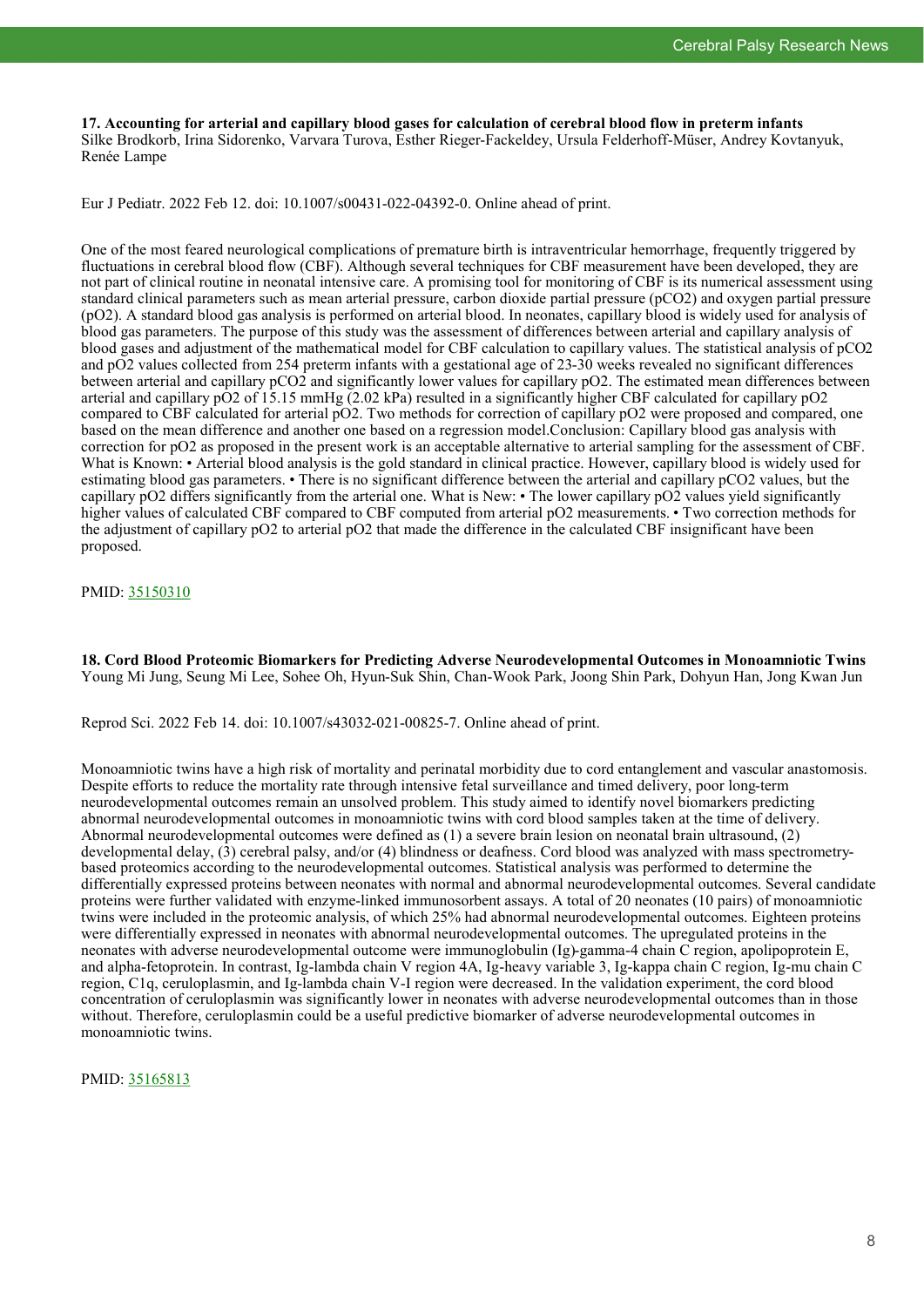**19. Parent-recorded videos of infant spontaneous movement: Comparisons at 3-4 months and relationships with 2-year developmental outcomes in extremely preterm, extremely low birthweight and term-born infants** Amanda K L Kwong, Lex W Doyle, Joy E Olsen, Abbey L Eeles, Diana Zannino, Rheanna M Mainzer, Jeanie L Y Cheong, Alicia J Spittle

Paediatr Perinat Epidemiol. 2022 Feb 16. doi: 10.1111/ppe.12867. Online ahead of print.

Background: Infants born extremely preterm (EP, <28-week gestational age) or extremely low birthweight (ELBW, <1000 g) are at risk of developmental delay and cerebral palsy (CP). The General Movements Assessment (GMA) and its extension, the Motor Optimality Score, revised (MOS-R) (assesses movement patterns and posture), may help to identify early delays. Objectives: To compare differences in the MOS-R scored from parent-recorded videos between infants born EP/ELBW and term-born infants, to determine relationships between the MOS-R and 2-year cognitive, language and motor outcomes and if any relationships differ between birth groups and the association of the GMA (fidgety) with CP. Methods: A geographical cohort (EP/ELBW and term-control infants) was assessed using the MOS-R inclusive of the GMA at 3- to 4-month corrected age (CA), and the Bayley Scales of Infant and Toddler Development, 3rd edition (Bayley-III) at 2-year CA. Differences in mean total MOS-R between groups, relationships between MOS-R and 2-year outcomes and relationships between GMA (fidgety) and CP in infants born EP/ELBW were estimated using linear/logistic regression. Results: Three hundred and twelve infants (147 EP/ELBW; 165 term) had complete MOS-R and Bayley-III assessments. Mean MOS-R was lower in infants born EP/ELBW than controls (mean difference -3.2, 95% confidence interval [CI] -4.2, -2.3). MOS-R was positively related to cognitive (β [regression coefficient] = 0.71, 95% CI 0.27, 1.15), language ( $β = 0.96$ , 95% CI 0.38, 1.54) and motor outcomes (β  $= 0.89, 95\%$  CI 0.45, 1.34). There was little evidence for interaction effects between birth groups for any outcome. Absent/ abnormal fidgety movements were related to CP in children born EP/ELBW (risk ratio 5.91, 95% CI 1.48, 23.7). Conclusions: Infants born EP/ELBW have lower MOS-R than infants born at term. A higher MOS-R is related to better outcomes for 2-year development, with similar relationships in both birth groups. Absent/abnormal fidgety movements are related to CP in EP/ ELBW survivors.

PMID: [35172019](https://pubmed.ncbi.nlm.nih.gov/35172019)

#### **20. Mothers' experience of having a child with cerebral palsy. A systematic review** Meg Smith, Julie Blamires Dr

Review J Pediatr Nurs. 2022 Feb 11;64:64-73. doi: 10.1016/j.pedn.2022.01.014. Online ahead of print.

Aim: To explore, synthesise and present findings of qualitative studies describing the experiences of mothers raising a child with cerebral palsy. Design: A systematic literature review of the qualitative evidence. Methods: A systematic search for qualitative studies published in the following databases: CINAHL (EBSCO), Medline via OVID, SCOPUS, and Google Scholar. The authors independently assessed eligibility, appraised methodological quality using the Critical Appraisal Skills Program tool for qualitative Research (CASP). An inductive thematic analysis method was adopted to synthesise major findings and to construct core concepts and themes. Results: Five overarching themes reflecting the experiences and perceptions of mothers raising and caring for a child with cerebral palsy are developed: 1) adapting and making sacrifices; 2) guilt and cultural blame; 3) social stigma and marginalisation; 4) physical, environmental, and financial challenges and 5) healthcare experiences.

PMID: [35158294](https://pubmed.ncbi.nlm.nih.gov/35158294)

#### **21. Diagnostic Evaluation of the Functional Muscle-Bone Unit in Children With Cerebral Palsy With and Without Low Trauma Fractures**

Leonie Schafmeyer, Mike Al-Monajjed, Tobias Linden, Heidrun Lioba Wunram, Oliver Semler, Eckhard Schoenau, Ibrahim Duran

J Clin Densitom. 2022 Jan 10;S1094-6950(22)00003-8. doi: 10.1016/j.jocd.2022.01.002. Online ahead of print.

Children and adolescents with cerebral palsy (CP) are at increased risk of low trauma fractures (LTF) due to low bone mineral content (BMC). The risk of LTFs might be overestimated by only age - and sex adjusted Z-scores for BMC because Z-score based DXA techniques do not take into account other relevant parameters like height, muscle and fat mass. This study aimed to present an update of the functional muscle-bone unit-algorithm (uFMBU-A) to evaluate bone health in children with CP in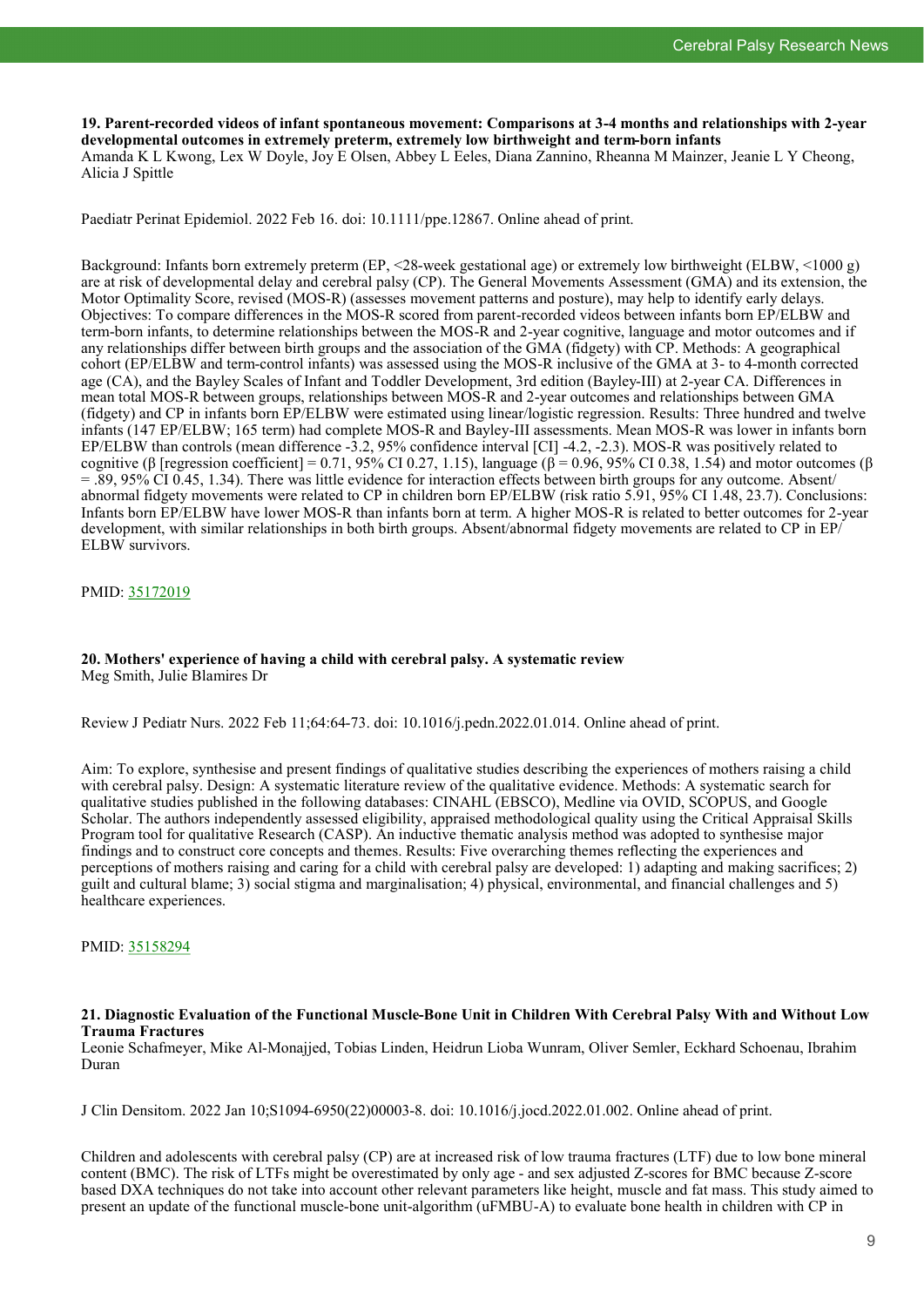order to predict the risk of LTF taking into account the parameters sex, age, height, muscle and fat mass. We performed a monocentric retrospective analysis of 177 DXA-scans of children and adolescents with CP aged 8-19. Six of these 177 patients had sustained at least 1 LTF. Age-, sex- and size adjusted Z-scores of total body less head (TBLH)-BMC, lean body mass and fat mass were calculated. The uFMBU-A was applied to the study group and results were compared with established Z-score based DXA-measurements and algorithm based diagnostic techniques concerning the prediction of LTF risk. The uFMBU-A had the greatest diagnostic odds ratio (13.3 [95% CI 2.41; 72.9]) of the evaluated predictors with a sensitivity of 50.0% (95% CI 11.8; 88.2), specifity of 93% (95% CI 88.1; 96.3). The uFMBU-A was the most accurate method of the evaluated parameters to predict LTF in children with CP and is recommended when evaluating bone health.

#### PMID: [35168895](https://pubmed.ncbi.nlm.nih.gov/35168895)

#### **22. Incidence of Deep Vein Thrombosis in Cerebral Palsy Following an Orthopaedic Surgical Event** Julieanne P Sees, Kathleen Maguire, Sky Prestowitz, Kenneth J Rogers, Freeman Miller

J Pediatr Orthop. 2022 Feb 18. doi: 10.1097/BPO.0000000000002113. Online ahead of print.

Purpose: The purpose of this study was to identify the incidence of venous thromboembolism (VTE) and characterize the demographics, comorbidities, and risk factors for patients with cerebral palsy (CP) having orthopaedic surgery. Methods: All patients diagnosed with CP who underwent an orthopaedic surgical procedure at one institution between 2008 and 2017 were identified. Diagnosis codes and associated patient events were recovered from the electronic medical record. Each VTE event was reviewed to ascertain an actual VTE episode related to a surgical event. Results: The review included 2583 orthopaedic surgical events in 1371 patients. Of the initial 88 cases identified, 28 cases had a deep thrombosis documented. Six cases of VTE occurred within 3 months following the surgical event. Three of these cases had thigh thrombosis, and 2 patients had upper arm thrombosis, and 1 patient had a superior vena cava thrombosis. On further workup, 5 of these 6 patients were identified as having a congenital hypercoagulable condition. Conclusions: VTE is a relatively rare occurrence after orthopaedic surgery in pediatric patients with CP, but when it occurs, a full hematologic workup for a congenital hypercoagulable condition is indicated. Based on the low incidence of thigh thrombosis, routine pharmacological or intermittent mechanical calf compression is not recommended. A careful clinical and family history should be performed to identify patients with possible genetic hypercoagulable conditions who would merit prophylaxis. Level of evidence: Level IV.

PMID: [35180727](https://pubmed.ncbi.nlm.nih.gov/35180727)

**23. The Contributions of Extracellular Matrix and Sarcomere Properties to Passive Muscle Stiffness in Cerebral Palsy** Ryan N Konno, Nilima Nigam, James M Wakeling, Stephanie A Ross

Front Physiol. 2022 Jan 26;12:804188. doi: 10.3389/fphys.2021.804188. eCollection 2021.

Cerebral palsy results from an upper motor neuron lesion and significantly affects skeletal muscle stiffness. The increased stiffness that occurs is partly a result of changes in the microstructural components of muscle. In particular, alterations in extracellular matrix, sarcomere length, fibre diameter, and fat content have been reported; however, experimental studies have shown wide variability in the degree of alteration. Many studies have reported changes in the extracellular matrix, while others have reported no differences. A consistent finding is increased sarcomere length in cerebral palsy affected muscle. Often many components are altered simultaneously, making it difficult to determine the individual effects on muscle stiffness. In this study, we use a three dimensional modelling approach to isolate individual effects of microstructural alterations typically occurring due to cerebral palsy on whole muscle behaviour; in particular, the effects of extracellular matrix volume fraction, stiffness, and sarcomere length. Causation between the changes to the microstructure and the overall muscle response is difficult to determine experimentally, since components of muscle cannot be manipulated individually; however, utilising a modelling approach allows greater control over each factor. We find that extracellular matrix volume fraction has the largest effect on whole muscle stiffness and mitigates effects from sarcomere length.